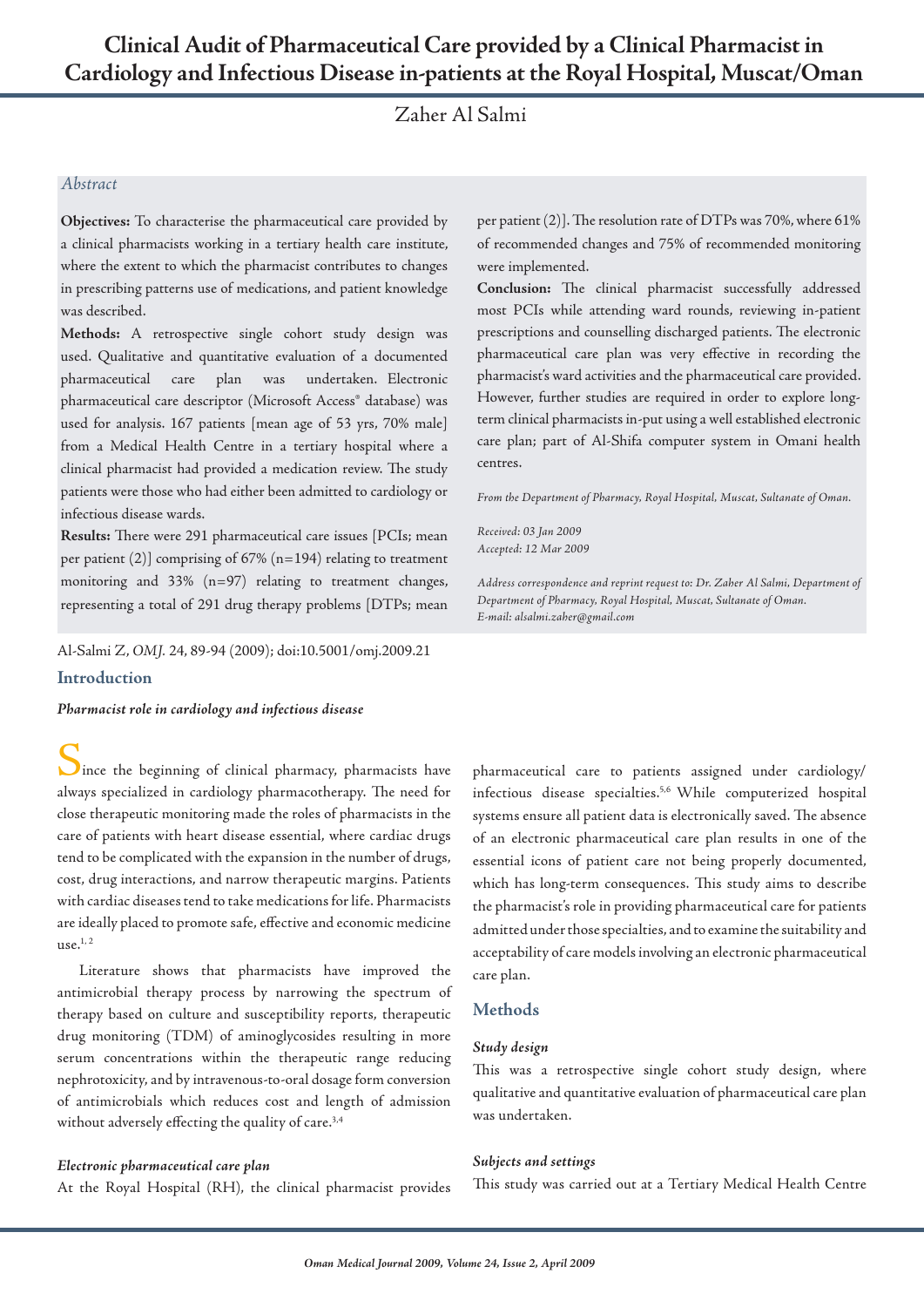(Royal Hospital, Muscat, Oman), where a clinical pharmacist provided pharmaceutical care by attending consultant rounds, performing medication review, and providing patient counseling prior to discharge for 3 months (March, April, May-2008).

The data was collected from pharmaceutical care profiles and patients' electronic medical files.

Patients admitted to cardiology and infectious disease wards who had a pharmaceutical care plan in place were eligible for inclusion in the study. No selection took place on basis of age, past medical history or any other criterion.

In total, 167 patients were identified, 90 patients from cardiology and 77 patients from infectious disease wards.

The data was analysed between the 15<sup>th</sup> of November and the 15th of December 2008. This date was chosen as the cut-off date for all the samples. Any new recordings of laboratory results or any changes in medications were not considered beyond the mentioned date.

Patients were identified by a manual search of the pharmacist pharmaceutical care plan. All patients admitted in cardiology and infectious disease wards who had a pharmaceutical care plan in place were included in the study. Patients were characterised by means of standard deviation of age, gender, and current complaints.

The data (pharmaceutical care activities and drug therapy problems) was manually transferred from the pharmaceutical care plans into a Microsoft Access database and Pharmaceutical Care Descriptor system (PCD) developed by the University of Strathclyde, UK, and modified by the Royal Hospital in Oman. Drug Therapy Problems (DTP) that lead to pharmaceutical care issues were identified, categorised and recorded as actual or potential problems. Pharmaceutical care activity was categorised as either checks (therapy monitoring), or changes (therapy adjustments) according to the PCD. Checks and changes were also recorded (see tables 1-4). The information was coded within the Microsoft Access database and retrieved using a variety of queries.

In order to demonstrate the nature of pharmacist ward activities in the selected areas (cardiology/infectious disease), ward activities were categorized as, patients seen in ward rounds, electronic prescriptions reviewed/verified, and discharge prescriptions reviewed, patient counseling. The frequency of occurrence for each type of activity was reported as a percentage (%).

The database was used to determine the total number of pharmaceutical care issues identified by the clinical pharmacist. The data was further analysed to determine which drug classes were associated with the highest rate of drug therapy problems.

**Table 1:** Sample table format of categories of pharmaceutical care issue

| Pharmaceutical Care Issue Checks (CK) Changes (CG) |  |
|----------------------------------------------------|--|
|                                                    |  |

**Table 2:** Categorization of checks (Therapy Monitoring)

| Check                       | Code            |
|-----------------------------|-----------------|
| Medication needs inquiry    | CK1             |
| Effectiveness inquiry       | CK2             |
| Safety inquiry              | CK3             |
| Compliance inquiry          | CK4             |
| Formulary adherence inquiry | CK <sub>5</sub> |
| CK: Checks                  |                 |

**Table 3:** Categorization of changes (Therapy Adjustment):

| Changes                             | Code |
|-------------------------------------|------|
| Drug history                        | 1    |
| Drug selection                      | 2    |
| Daily dose increase                 | 3    |
| Daily dose decrease                 | 4    |
| Route/dose form                     | 5    |
| Interval/timing/ duration           | 6    |
| Precautions/interactions            | 7    |
| Patient Compliance                  | 8    |
| PCD between Health Centers          | 9    |
| PCD: Pharmaceutical Care Descriptor |      |

#### **Table 4:** Categorization of Drug Therapy Problems (DTP)

|                                | Code           |                 |
|--------------------------------|----------------|-----------------|
| <b>DTP</b>                     | Actual         | Potential       |
| Unnecessary drug therapy       | S <sub>1</sub> | ?S1             |
| Additional drug therapy needed | S <sub>2</sub> | ES2             |
| Inappropriate drug             | S <sub>3</sub> | $\dot{S}$ 3     |
| Dosage too low                 | $S_4$          | $\frac{2}{5}$   |
| Adverse drug reaction          | S <sub>5</sub> | $\frac{2}{5}$   |
| Dosage too high                | S <sub>6</sub> | $\frac{2}{5}$ 6 |
| Non-compliance (therapy)       | S <sub>7</sub> | 2S <sub>7</sub> |
| Non-compliance (lifestyle)     | $S7-I$         | ?S7-L           |

# **Results**

### *Patient characteristics*

The demographics of the study population were compiled using the database to summarize the gender mix, average age, and current complaints. In all 167 patients, the mean age was 53 yrs (SD: 18.9), and 70% were male. 90 patients (54%) were admitted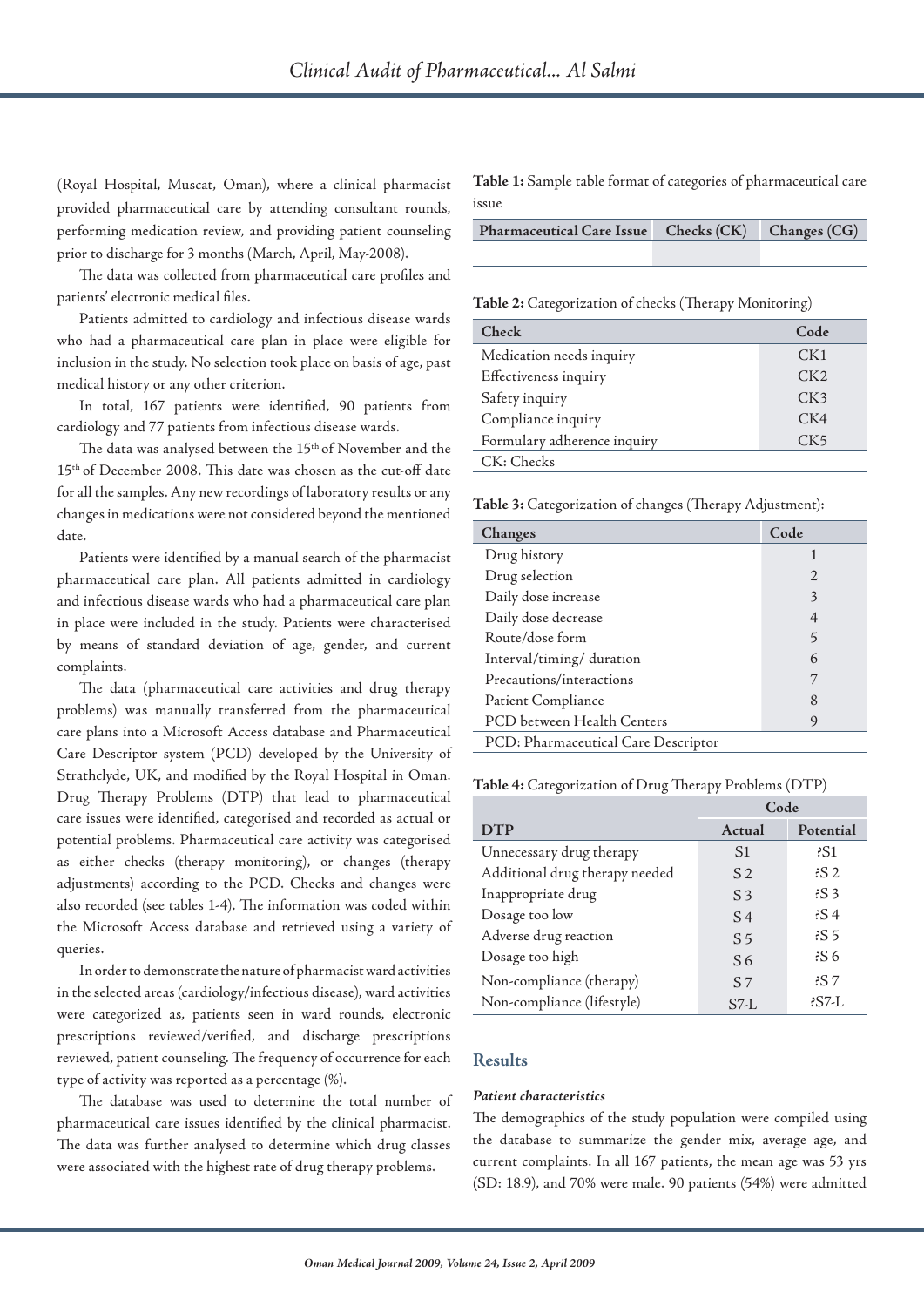with cardiac diseases in the coronary care unit, and 77 patients (46%) with infections in adult medical wards. Diabetes mellitus was documented in 24 patients (8%).

### *Pharmaceutical care issues*

During the three month study period, almost all the patients (n= 151; 90%) were seen by the pharmacist during consultant ward rounds, more than two thirds (n=115; 69%) of in-patient's prescriptions were reviewed via electronic medical notes, and

almost half (80; 49%) of study group's discharged prescriptions were reviewed and patient counseling sessions were carried out. However, there were 291 pharmaceutical care issues [PCIs; mean per patient (2)]; comprising of 67% (n=194) relating to therapy monitoring, and 33% (n=97) relating to therapy changes, representing a total of 291 drug therapy problems [mean per patient (2)]. The resolution rate of DTPs was 70%, where 61% of recommended changes and 75% of recommended monitoring were implemented. (see tables 5-9).

**Table 5.** Most commonly prescribed drug classes (according to BNF body systems categorisation) ranked according to the highest rate of \*DTP in 167 patients

|                           | <b>DPT</b>    |                   |               |           |
|---------------------------|---------------|-------------------|---------------|-----------|
| <b>Body System</b>        | Number of DTP | <b>Actual DTP</b> | Potential DTP | Resolved  |
| Cardiovascular system     | 168 (58%)     | 49                | 118           | 117 (70%) |
| Infections                | 61(21%)       | 16                | 45            | 52 (85%)  |
| Endocrine system          | 24 (8%)       | 11                | 13            | 2(8%)     |
| Gastrointestinal system   | 14 (5%)       | 9                 | 5             | 13 (93%)  |
| Central nervous system    | 3(1%)         | $\overline{2}$    |               | 2(67%)    |
| Miscellaneous             | 21 (7%)       | 9                 | 12            | 18 (86%)  |
| DTP: Drug Therapy Problem |               |                   |               |           |

There were three drug classes (cardiovascular, infections, and endocrinology) associated with highest rate of DTP (table 5). There were 168 (58%) DTPs with cardiovascular drugs, 61 (21%) with infectious disease medications, and 24 (8%) DTPs associated with endocrinology drugs. The resolution rate of DTPs associated with infectious disease medications was 85% (n= 52), while the resolution rate for DTPs associated with cardiovascular medications was 70%. There was a very low resolution rate for DTPs associated with endocrine system (8%, n= 2), mainly due to poor glucose control in acutely ill patients.

DTPs associated with medication indication (untreated indication, unnecessary drug therapy) accounted for 160 (55%) of the total DTPs (table 6).

**Table 6:** Drug therapy problems (actual or potential) distribution and frequency amongst 167 patients leading to a pharmaceutical care issue

| Drug therapy problem | Number *DTPs |
|----------------------|--------------|
| Untreated indication | 150 (90%)    |
| Actual               | 35           |
| Potential            | 115          |
| **ADR                | 37 (53%)     |
| Actual               | 12           |
| Potential            | 25           |

**Table 6:** Drug therapy problems (actual or potential) distribution and frequency amongst 167 patients leading to a pharmaceutical care issue.

| Drug therapy problem | Number *DTPs             |
|----------------------|--------------------------|
| Inappropriate drug   | 32(%)                    |
| Actual               | 13                       |
| Potential            | 19                       |
| Compliance           | 28 (%)                   |
| Actual               | 09                       |
| Potential            | 19                       |
| Dose too low         | 20(%)                    |
| Actual               | 09                       |
| Potential            | 11                       |
| Dose too high        | 14 <sub>(%)</sub>        |
| Actual               | 10                       |
| Potential            | $\overline{4}$           |
| Unnecessary drug use | 10(%)                    |
| Actual               | 8                        |
| Potential            | $\mathfrak{D}$           |
| Total                | 291 (100%)               |
| Actual               | 96 (33%)                 |
| Potential            | 195 (67%)                |
| $\mathbf{\tau}$      | $\Lambda$ DD $\Lambda$ 1 |
| $\mathbf{D}$ 11      | $\mathbf{D}$             |
| DTD D                | $\mathbf{D}$             |

DTP: Drug Therapy Problem; ADR: Adverse Drug Reaction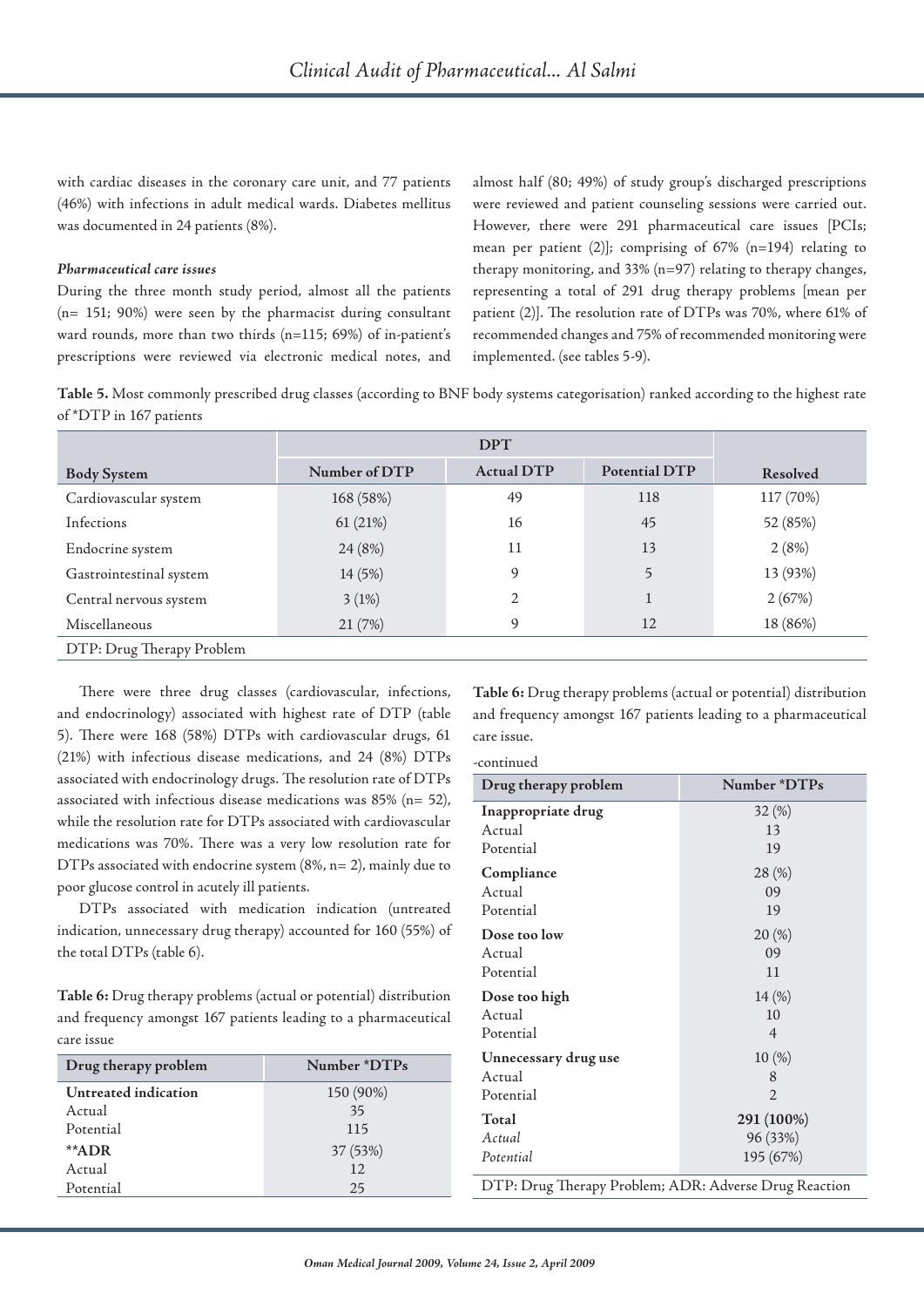$DTP<sub>cf</sub>$  associated with medication effectiveness (dose too low & inappropriate drug) accounted for 52 (18%) of the total DTPs. DTP associated with safety (ADR & dose too high) accounted for 18% (51) of the total DTPs, and DTPs associated with compliance were the lowest detected (n=28; 10%).

There were 97 (33%) changes, which were implemented where change in medication (drug selection, dose increase/decrease, route/dose form, dose interval/ timing/ duration) represented 91% (n=88) of the total changes (table 7). This included 62 (64%) of changes falling into the category of "drug selection" (cessation or addition of a drug), while 18 (19%) changes (increase or decrease) were in dosage. On the other hand, there were 8 (8%) changes in patient factors/education (Patient comprehension, Patient agreement and participation). Overall, 59 (61%) of cases were resolved in total.

**Table 7:** Distribution and frequency of all changes recommended by clinical pharmacist (n=167 patients; 97 changes)

| <b>Type of Change</b>           | Total No. of<br>Changes | Resolved   |
|---------------------------------|-------------------------|------------|
| Drug selection                  | 62 (64%)                | 35 (57%)   |
| Daily (total) dose decrease     | 10 (10%)                | $4(40\%)$  |
| Daily (total) dose increase     | 8(8%)                   | $4(50\%)$  |
| Patient agreement/participation | 8(8%)                   | 8 (100%)   |
| Route/dose form                 | 4(4%)                   | 3(75%)     |
| Dose interval/timing/duration   | 3(3%)                   | $3(100\%)$ |
| Drug history                    | 1(1%)                   | $1(100\%)$ |
| Drug use precautions            | 1(1%)                   | $1(100\%)$ |
| Total                           | 97 (100%)               | 59 (61%)   |

Around half of the total number of checks were recorded (table 8) these included medication needs inquiry (n=99; 51%), and one quarter of the checks were on effectiveness inquiry (n=41; 21%), while safety inquiries accounted for 19% (n=36), and compliance inquiries were the lowest recorded (n=18; 9%).

**Table 8:** Distribution and frequency of all checks identified by clinical pharmacist (n=167 patients; 194 checks)

| Type of check            | Number (%) |
|--------------------------|------------|
| Medication needs inquiry | 99 (51%)   |
| Effectiveness inquiry    | 41 (21%)   |
| Safety inquiry           | 36 (19%)   |
| Compliance inquiry       | 18 (9%)    |
| Total                    | 194 (100%) |

| Table 9: Pharmacist Ward Activities during 3 months |  |  |  |
|-----------------------------------------------------|--|--|--|
|-----------------------------------------------------|--|--|--|

| Pharmacist ward activity        | Number $(\%)$ |
|---------------------------------|---------------|
| Patients seen in ward rounds    | 151 (44%)     |
| Prescription reviewed/verified  | 115 (33%)     |
| Discharge Rx review/counselling | 80 (23%)      |
| Total                           | 346 (100%)    |

#### *Pharmacist wards activities*

In total, 346 activities were carried out, where almost all patients (n= 151; 90%) were seen during ward rounds, more than two thirds (n= 115; 69%) of patients' prescriptions were reviewed via the electronic medical notes, and almost half (80; 49%) of the study population's discharged prescriptions were reviewed and patient counseling sessions were carried out.

## **Discussion**

This study was a single retrospective cohort study where pharmaceutical care provided by a clinical pharmacist was reviewed under the provision of pharmaceutical care by a clinical pharmacist. The care model used by the pharmacist involved the following:

- Screening and reviewing patients' electronic medical records to ensure safe and effective treatment.
- Attending consultant rounds.
- Developing a pharmaceutical management plan.
- Interviewing patients to collect information about the patient's knowledge of their medications, compliance, and how they respond to the treatment.
- Confirmation of drug histories.
- Patient counseling and education about medication and adverse effects.
- Therapeutic drug monitoring/ pharmacokinetic advice for relevant drugs.
- Recommendation for monitoring activities (checks) or changes in the treatment regimen, to reach specific therapeutic goals.
- Follow-up checks and changes to ensure implementations.

### *Patient Characteristics*

The studied group had a mean age of 53 years (SD: 18.9). Characteristics of the patient group under study highlighted the relevant factors such as co-morbidities and key drug therapy on admission. 70% of the study population were males. This may be explained by higher epidemiology of cardiac diseases in males. Also; HIV infection in Omani society is more epidemiologic in males than females.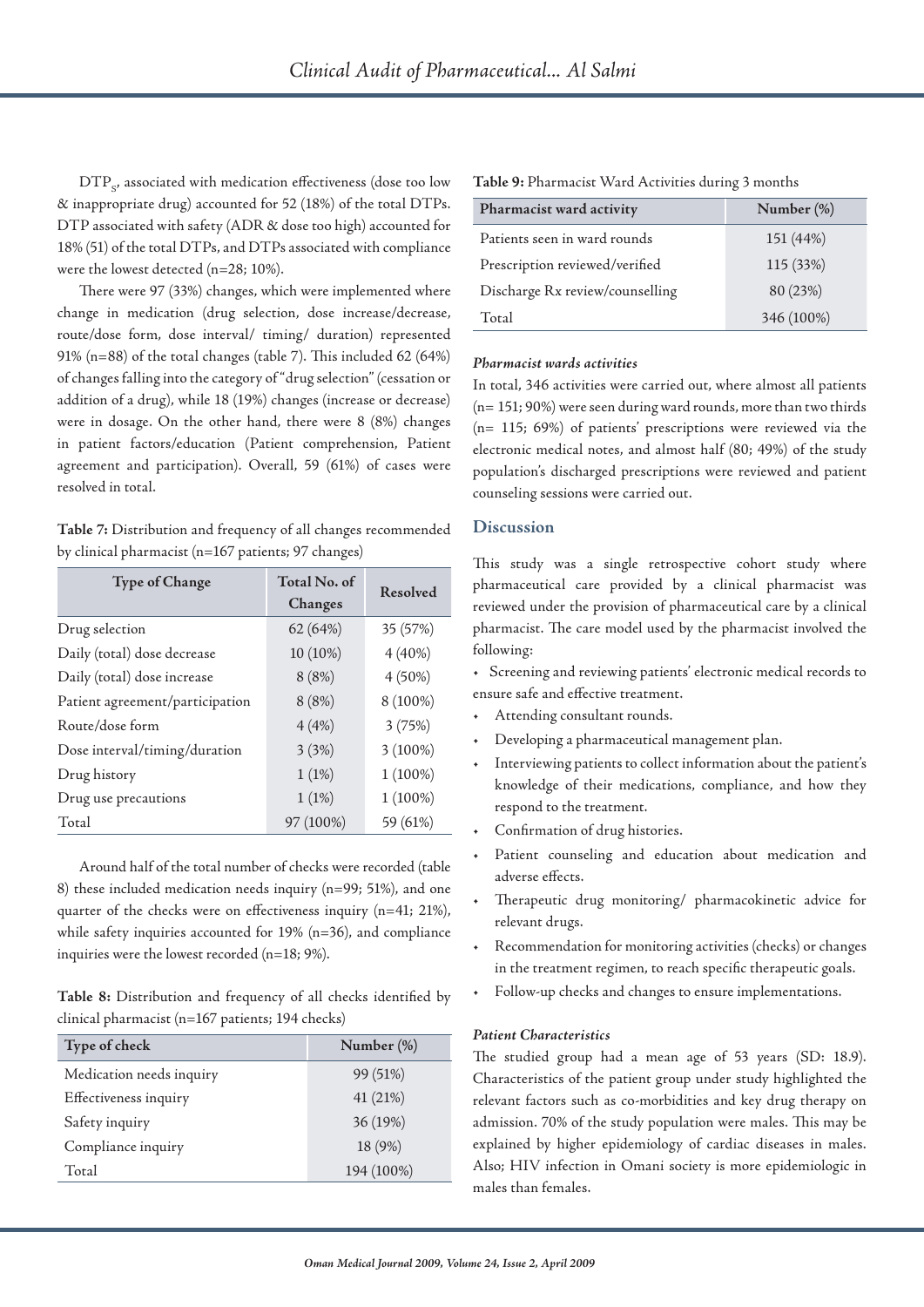Shyam et al, conducted a study at the College of Medicine and Health Sciences, Sultan Qaboos University, and found that coronary heart disease contributes to approximately 10 per cent of all deaths of adults aged between 45 to 60 and 31% of those above 60. The study concluded that in the Omani population, hypertension, diabetes and dyslipidaemia are major risk factors leading to mortality and morbidity due to heart and vascular diseases.7 In 2005, there were 2,798 patients (10%) admitted at the RH with cardiovascular diseases, and 447 patients (1.5%) with diabetes<sup>8</sup>.

According to World Health Organization (WHO) statistics; the prevalence of HIV infection remains low in Oman. The estimated number of adults and children living with HIV/AIDS at the end of 2003 was around 1300 cases, where females represent around 30% of the cases. Among all cases reported between 1997- 2001, 41% were from heterosexual transmission, 11% in men who have sex with men (MSM), 22% from blood products, 6% from mother to child transmission, 2% other modes, and 17% unknown<sup>9</sup>.

The most common co-morbidities were reflected in the most common drug classes associated with DTPs, where cardiovascular drugs (58%), infectious disease (21%), and endocrinology (8%) were associated with the highest rate of DTPs. In view of complex medical conditions and the use of multiple long-term drug therapy make this group of patients at high risk of DTPs, and it is apparent that there is need for a pharmacist to review the patients.<sup>10</sup>

#### *Pharmaceutical Care Issues*

Pharmaceutical care is the responsible provision of drug therapy for the purpose of achieving definite outcome that improves patients' quality of life.11 Pharmaceutical care involves the process of identifying potential and actual drug related problems, resolving actual drug related problems and preventing drug related problems.11 This study describes the nature of pharmaceutical care activities provided by the pharmacist, and highlights the contribution made to the reduction of DTPs.

Previous literature showed that pharmacist medicine use review clearly helps to resolve DTPs, particularly those related to patient information needs, dosage, prescription problems, and monitoring to prevent adverse drug reactions.<sup>12</sup> In this study, there was a total of 291 PCIs identified by the clinical pharmacist, representing a mean number of 2 care issues per patient, which is slightly lower than what other studies have reported. This may be explained by the difference in settings and the difference in the age of studies among the population. Other studies showed 2.5 DTPs per patient with a resolution rate of 66%.13-15 This study demonstrated a higher rate of resolution for PCIs, where the number of PCIs totally resolved was 70%, 61% included recommended changes and 75% were recommended monitoring implemented.

Interestingly, other studies found that DTPs associated with compliance were the highest (35%). Whereas in this study, DTPs associated with medication indication were the most frequent (n= 160; 55%), while DTPs associated with compliance were the lowest (n= 28; 10%). DTPs associated with medication effectiveness was the second highest in this study (n=52; 18%). It is acknowledged from previous studies in this field that regular review of patients on long term drug treatment is important but is done infrequently. <sup>15-19</sup> In the care model used in this study, a second review by the pharmacist post patient discharge was not usually undertaken, therefore making it more difficult for the pharmacist to identify actual compliance problems.

The three drug classes (cardiovascular, infections, and endocrinology) associated with highest rate of DTP are highlited in table 6. The findings of cardiovascular drugs associated with the highest rate of PCIs are consistent with what other studies have found.12 In addition; those studies did not classify patients according to reasons for admission while this study did (cardiac/ infection patients).

#### *Pharmacist Wards Activities*

This study was designed to describe the general activities carried out by the pharmacist at the ward level in the way of providing systematic pharmaceutical care, and developing a complete care plan. Table 9 shows the unequal number of patients seen in each activity. In total, 346 activities were carried out, which is more than the number of patients (n=167) included in the study. This is due to some patients being seen more than once by the pharmacist, where almost all patients (n=151; 90%) were seen in ward rounds, more than two thirds (n=115; 69%) of patient's prescriptions were reviewed via the electronic medical notes, and almost half (80; 49%) of study population's discharged prescriptions were reviewed and patient counseling was carried out . For example; a patient was seen in the ward round, then in-patient prescription will be reviewed as a follow-up, and finally; the patient would be counseled on discharge, which means that three activities were recorded for one patient.

#### *Study Limitations*

The study examined current pharmaceutical care models in Omani Tertiary Health Centre in order to define the pharmacist's role in in-patients with cardiac/infection diseases and to examine the suitability and acceptability of an electronic pharmaceutical care plan. The study was carried out at the Royal Hospital in Muscat. However, patients were selected from two specialties only